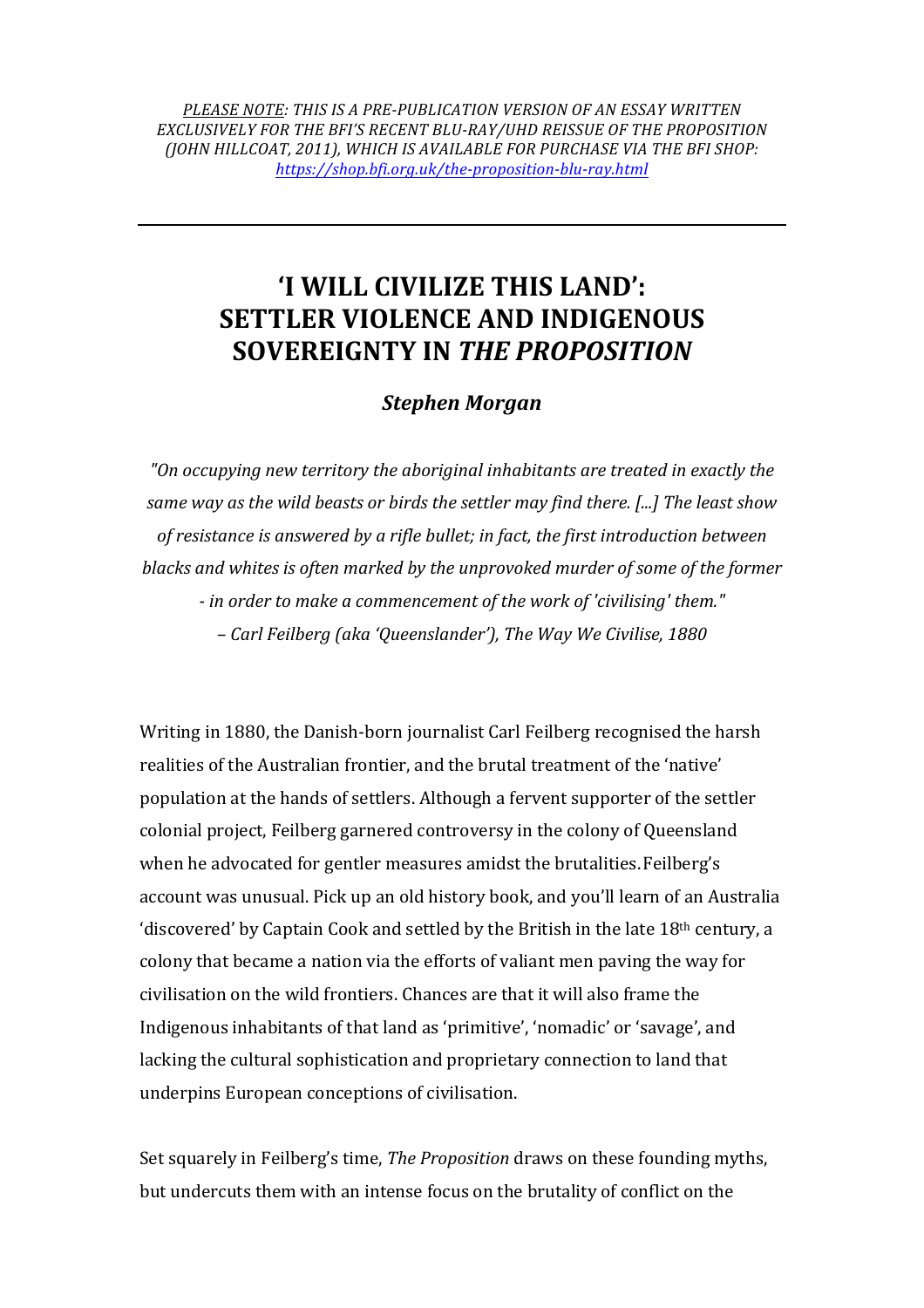Australian frontier. The possession and mastery of colonial lands constituted the core of the imperial mission of idealistic soldiers like Captain Morris Stanley (Ray Winstone). Early in the film – having already asked "Australia...what fresh hell is this?" – he makes the bold proclamation: "I will civilise this place!" His method of civilisation, however, is to meet violence with violence, issuing an ultimatum to Charlie (Guy Pearce) – a member of the notorious Burns brothers gang – that is neatly summarised in the film's tagline: "Three brothers: one must live, one must die, one must decide."

At its core, *The Proposition* is a film about how best to 'tame' a harsh land. But it is also a film about the inescapable nature of settler violence, a violence that is intrinsic to cinematic conceptions of the Australian outback. The literal and metaphorical violence of Australian landscapes is an entirely colonial conception, however. The same, harsh environment, so often shown driving white settlers to the brink of insanity, or otherwise posing some form of existential threat, has been home to Aboriginal societies for at least 60,000 years. Theirs is a sovereignty never ceded, but a sovereignty that was nevertheless taken by force.

Set in the fictional town of Banyon, *The Proposition* was shot around Winton in western Queensland, on the traditional lands of the Koa people. Following a familiar pattern replicated across the continent, European settlement in the area during the 1870s occurred entirely at the expense of the Koa and other Aboriginal groups. Right across Australia, the treatment of Indigenous populations was at the whim of landowners and colonial authorities – those who weren't displaced and driven from their country were often massacred. In depicting regimes of settler violence in the 1880s, *The Proposition* exists as a partial recreation of settler colonialism and the messy business of 'civilising' on the frontiers of the British Empire. Predicated on the permanent possession and exploitation of land, and the displacement (and erasure) of Indigenous communities and cultures, settler colonialism is a form of invasion that scholar Patrick Wolfe famously characterised as 'a structure not an event'.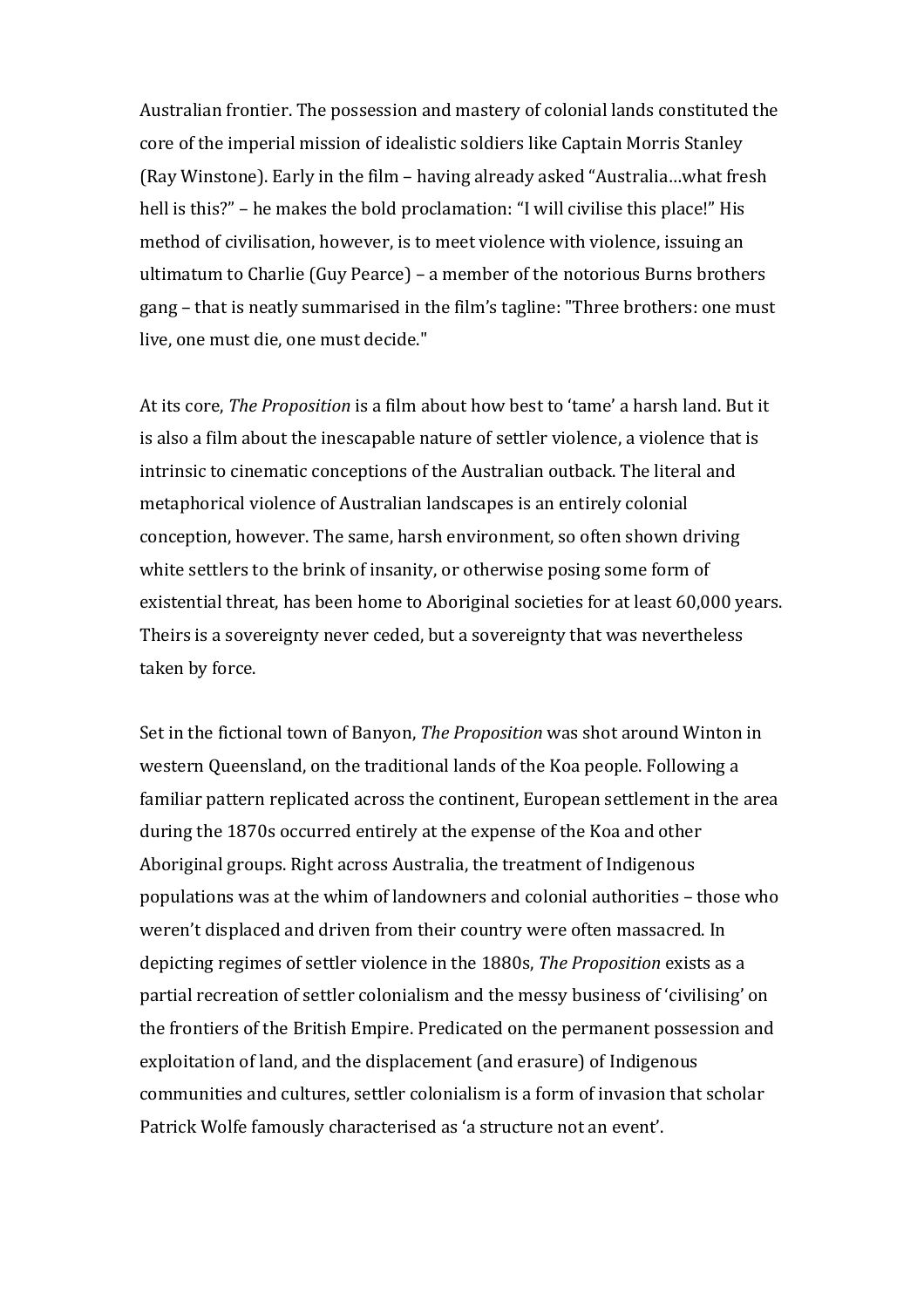As a work of settler cinema, landscape plays a key role in *The Proposition*, not least as a visual representation of frontier spectacle. The prominent, flat-topped mesa hills of western Queensland rise out of the flat plains like a Monument Valley of the Antipodes. In making the film, director John Hillcoat was unequivocal in his desire to emulate that great settler genre, aiming squarely for an 'Australian take on the western'. Hollywood's settler cinema made much of Monument Valley as an iconic location, whilst overlooking its importance for the Navajo nation, and similarly layered histories can be found in the landscapes used in *The Proposition*.

Early in the film, Charlie Burns rides alongside a spectacular stratified water hole, now known as Skull Hole and located within Bladensburg National Park. A favoured picnic spot for locals and tourists alike, it is also an important ceremonial site for local Aboriginal groups. In the 1870s, however, it was the scene of a notorious massacre, in which up to 100 Koa were driven into the hole and butchered by native police. Similar massacres are hinted at within the narrative. When local magistrate Eden Fletcher (David Wenham) discovers that the killing of an Aboriginal man has lead to a reprisal attack on a outpost, he tells Stanley, with barely contained menace: "If you have to kill one, make sure you bloody well kill them all." In response, Stanley despatches his men with orders to 'disperse' the Aboriginal group, but the massacre itself is largely concealed, relegated to the sound of distant gunshots, bloodied troopers, and fleeting glimpses of the massacre's aftermath.

In an otherwise brutal film, obscured depictions of violence against the local Aboriginal population might reflect the marginal status of settler violence within the wider mythology of the Australian outback. The thin veneer of civility on the frontier is most acutely evident after the massacre, when the (white) troops offer a drunken rendition of *Rule, Britannia!* Partaking in the drinking (but not in the singing) are the Black troopers, representatives of the many Aboriginal men who joined the native police and were significantly involved in frontier violence. Chief among them is Jacko, a featured role for David Gulpilil, fresh from other cinematic entanglements with settler colonial control in *The Tracker* (Rolf de Heer, 2002) and *Rabbit Proof Fence* (Phillip Noyce, 2002).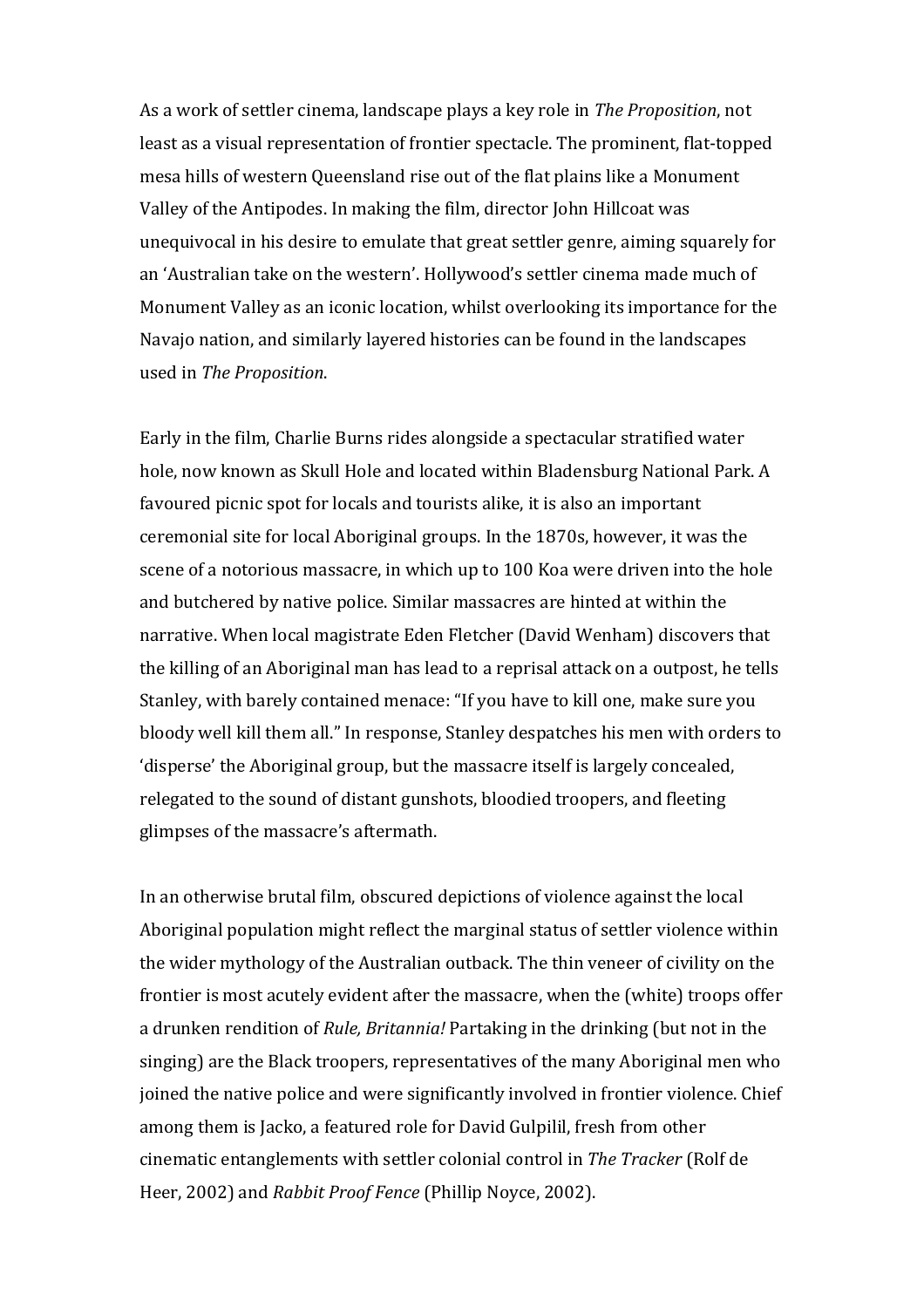Gulpilil's involvement is minimal, however, and other Aboriginal characters are similarly relegated to servants or sidekicks. The dynamics among the troopers is mirrored within the Burns gang, most notably in the figure of Two Bob (Tom E. Lewis). Lewis is best known for an earlier depiction of frontier violence, *The Chant of Jimmie Blacksmith* (Fred Schepisi, 1978), but his character here is also reminiscent of Gulpilil's role in *Mad Dog Morgan* (Philippe Mora, 1976). Even more evocative, perhaps, is the marginalisation of Aboriginal women, here represented by Queenie, who uses traditional medicine to treat the wounds of Charlie Burns. Queenie is played by Leah Purcell, whose own recent directorial feature *The Drovers' Wife* (2021), sits alongside Warwick Thornton's Sweet *Country* (2018) as a key marker in a new generation of films – part of the socalled Blak Wave – that tell stories of frontier violence from a First Nations perspective. 

Queenie also keeps camp for the Burns gang, who are hiding in the caverns created by the Rangeland Rifts, located north of Winton. The arrangement of these caverns offers a strange parody of western civilisation, with sparsely placed furniture and bookshelves affixed to walls. Indeed, the 'noble savagery' of the Burns gang, exists in a lineage of settler filmmaking – from *The Story of the Kelly Gang* (Charles Tait, 1906) to *The Nightingale* (Jennifer Kent, 2018) – that positions Irish immigrants as rebels against, and sometimes equal victims of, British colonial rule.

If the Burns hideout offers a contrast between savagery and civility, it finds its mirror image in the uncomfortable domesticity of Stanley and his wife, Martha (Emily Watson). Indeed, Stanley's civilising mission is most acutely reflected in the domestic setting of their isolated homestead. Its picket fences and country garden, sit in stark contrast to the charred remains of the Hopkins homestead, and the outrage that sparks the narrative. Tensions between savagery and domesticity are a familiar feature of frontier dramas – from John Ford westerns to tales of colonial Australia – but the delineation between order and chaos seems particularly acute here. That the homestead is also the site of the film's final confrontation is apt. If anyone comes out of *The Proposition* smelling of